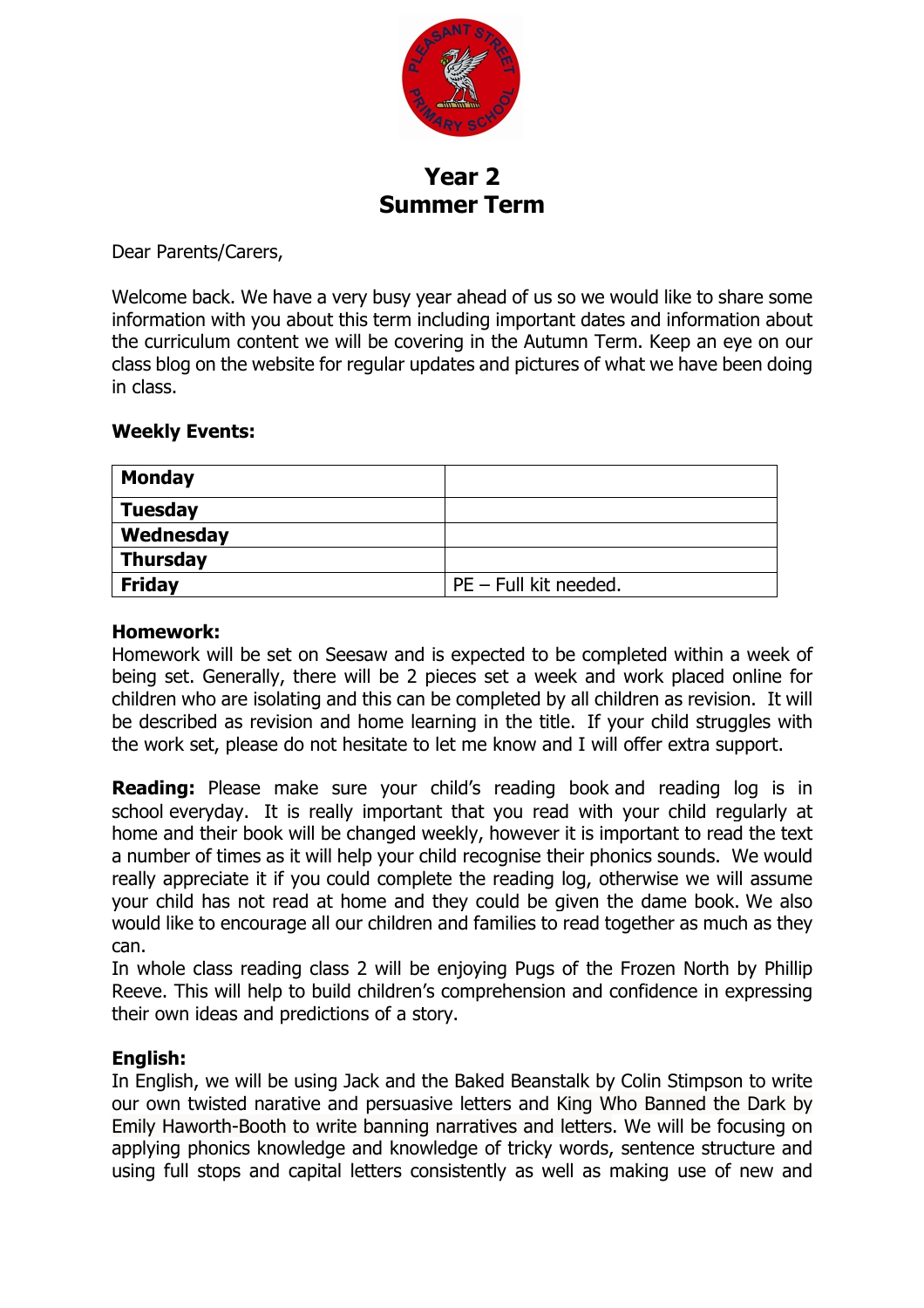interesting vocabulary. A lot of work is done to promote new vocabulary within the school and the children are supported to use this new vocabulary in their writing. Our working walls celebrate and support learning.

## **Maths:**

The beginning of the morning (8.50-9:05) is spent doing basic skills. This covers the four operations of number (addition, subtraction, multiplication and division). Please ensure your child is on time, as they will miss valuable maths time if they are late.  In maths lessons, children will be exploring multiplication and division more in depth as well as the 2, 3, 5 and 10 times tables and related division facts. Children will also be introduced to length, height, position and direction as well as time and mass and capacity.

### **Science:**

Children will observe and describe how seeds and bulbs grow into mature plants and find out and describe how plants need water, light and a suitable temperature to grow.

### **Computing:**

Children will begin to modify text and images as well as presenting data using appropriate software.

### **Geography:**

Children will extend their knowledge of the world, looking at both continents and oceans. We will compare major cities from around the world and compare their geographical locations.

### **RE:**

Children will explore the question 'What can we learn from sacred books' and look at some of the important followings of Judaism.

### **PSHE:**

Children will look at bullying and the importance of body language for communication.

### **Music:**

Children will use "In the Hall Of The Mounting King" as a stimulus to explore instrumental composition and tempo.

### **Spanish:**

Children will learn places to visit, places in town, people who can help us and sea creatures.

### **Art:**

Children will explore drawing and mixed media. They will use photography skills to support them in doing this.

**DT:** Children will design and build their own chairs. They will research supporting stuctures and choose the one most suitable for their design. Once completed, children will evaluate their choices.